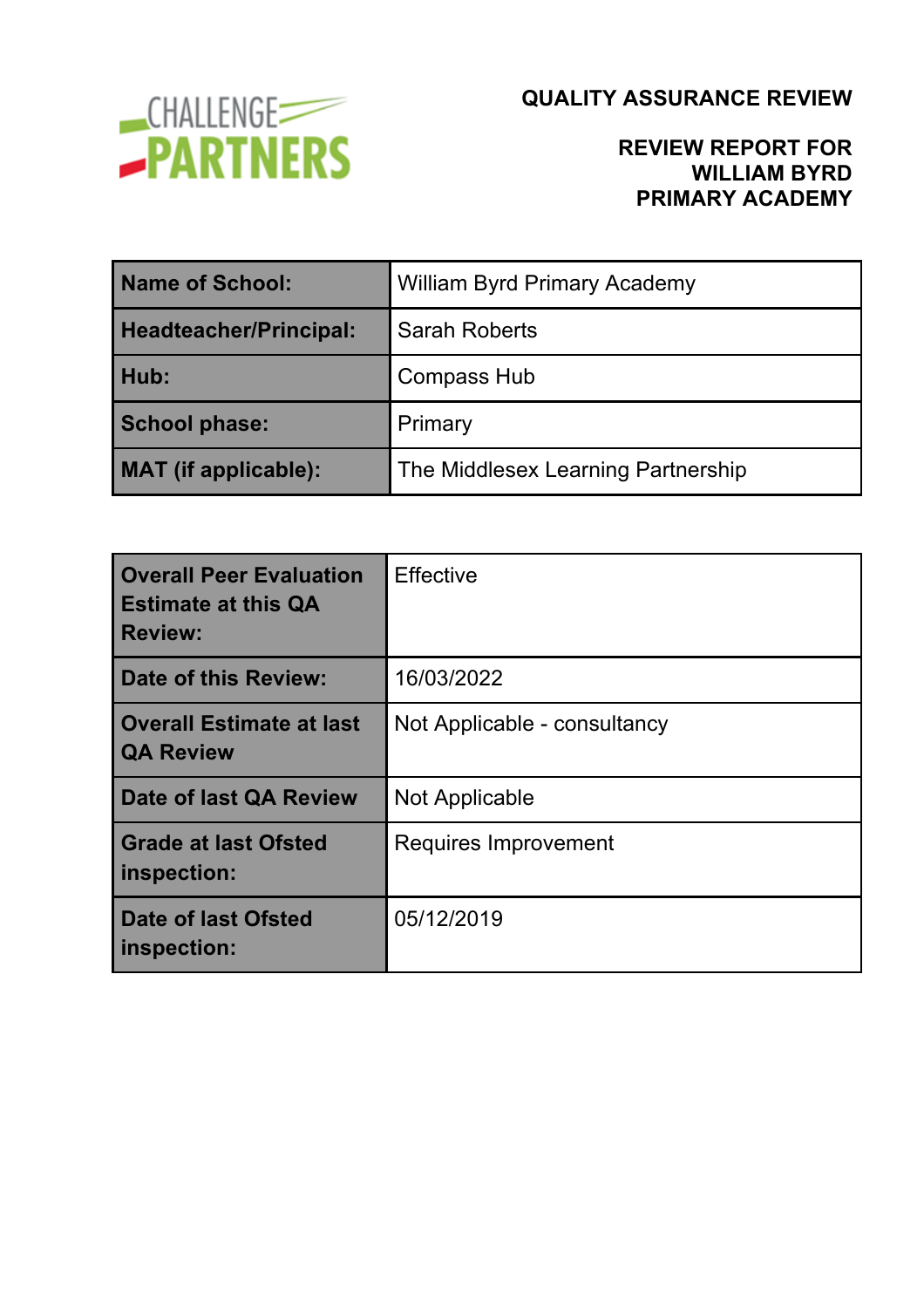

#### **REVIEW REPORT FOR WILLIAM BYRD PRIMARY ACADEMY**

#### **Quality Assurance Review**

The review team, comprising host school leaders and visiting reviewers agree that evidence indicates these areas are evaluated as follows:

| Leadership at all levels                                                                                    | Effective        |
|-------------------------------------------------------------------------------------------------------------|------------------|
| <b>Quality of provision and outcomes</b> Effective                                                          |                  |
| <b>AND</b>                                                                                                  |                  |
| <b>Quality of provision and</b><br>outcomes for disadvantaged<br>pupils and pupils with additional<br>needs |                  |
| Area of excellence                                                                                          | Not applicable   |
| <b>Previously accredited valid areas</b><br>of excellence                                                   | Not applicable   |
| <b>Overall peer evaluation estimate</b>                                                                     | <b>Effective</b> |
|                                                                                                             |                  |

*The Quality Assurance Review estimates are not equivalent to Ofsted grades. The QA Review uses a different framework to Ofsted and the review is developmental not judgmental.*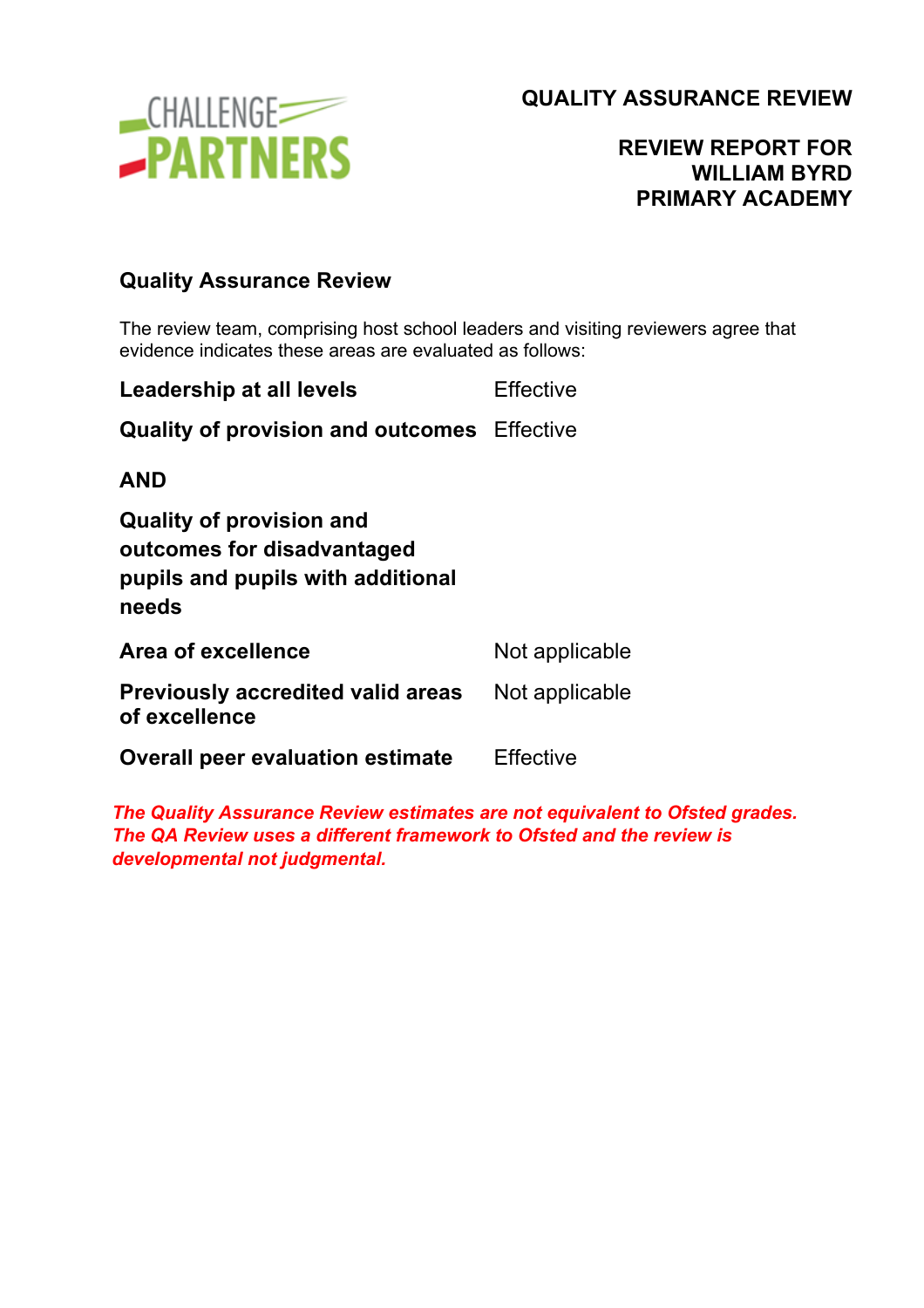**CHALLENGE -PARTNERS**  **QUALITY ASSURANCE REVIEW**

#### **REVIEW REPORT FOR WILLIAM BYRD PRIMARY ACADEMY**

## **1. Context and character of the school**

William Byrd Primary Academy is a large, three-form entry primary school with its own nursery, located in West London, near to Heathrow Airport.

The school serves a diverse population, with pupils originating from a wide range of countries and cultures. In total, 15 out of the 17 possible ethnic groups are represented, with almost one third of pupils being Asian or Asian British. The number of pupils who speak English as an additional language (EAL) is very high. The proportion of disadvantaged pupils is similar to the national average, as is the number of pupils who have special educational needs and/or disabilities (SEND). Levels of mobility are higher than typically found in schools nationally which can make the analysis of progress over time quite problematic.

The school became a sponsored academy with the Middlesex Learning Partnership family of schools in 2017. The head of school was appointed to the role at the same time, and there have been significant changes to the senior leadership team since.

### **2.1 Leadership at all levels - What went well**

- The headteacher shares her vision for the school which places every child's learning and well-being at its heart. Leaders are ambitious for pupils and communicate their expectations clearly to all staff.
- Leaders have refocused their attention on 5 Guiding Powers and high expectations for learning behaviours with a particular emphasis on "red" power (kindness and respect). The impact of this can be seen in pupils' behaviours around school. They are ready to learn and not afraid to take risks with their learning when challenged.
- Pupils' social and emotional needs are a key priority for leaders and staff. The school is a happy and cohesive community. Most pupils are very well cared for. They thrive in school and enjoy warm, trusting relationships with their teachers and other adults who work with them.
- Systems and expectations are clearly set in the school strategic documents. For example, leaders have implemented the William Byrd 4, underpinned by the Rosenshine principles, to secure consistency in teaching and curriculum implementation across the school. Teachers and staff feel well supported and find continuous professional development (CPD) meaningful. Early Career Teachers value the support they receive from their mentors. Leaders feel very well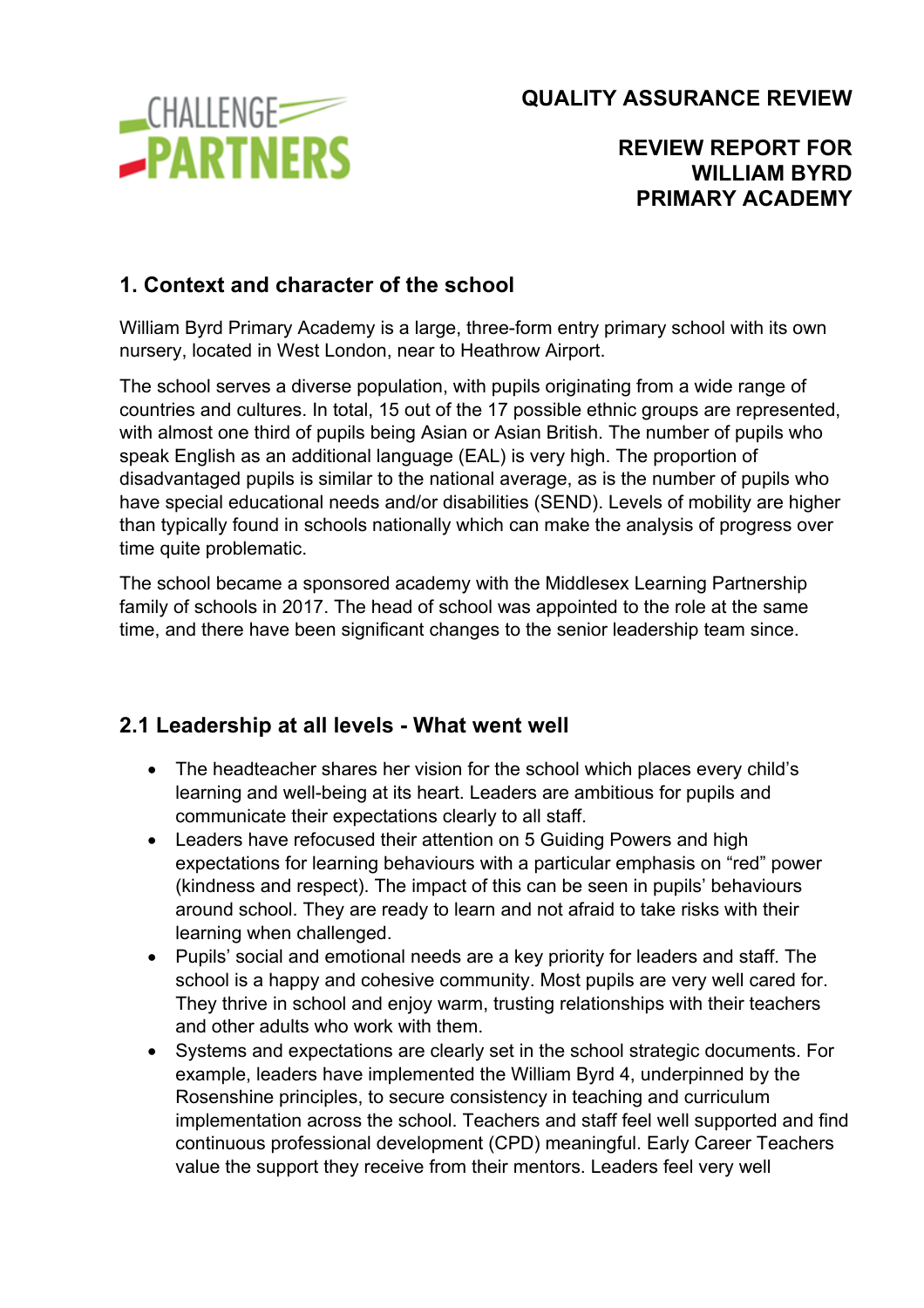

**REVIEW REPORT FOR WILLIAM BYRD PRIMARY ACADEMY**

supported by the Trust. For example, activities within such as the Knowledge Exchange Hubs allow middle leaders to improve their practice and extend their roles as leaders. Middle leaders usually know their subjects well and have designed coherent curriculum plans.

- Senior leaders have strengthened the leadership team through new appointments. A distributed leadership model ensures that all staff are held to account. New schemes of learning have been implemented to secure subject knowledge in core and foundation subjects. They include the Write Stuff, Read, Write, Inc and White Rose for the core subjects and Purple Mash for computing, Scarf for PHSE and Maestro for humanities and other foundation subjects. Curriculum and progression road maps clearly outline the sequence of learning over time in different subjects.
- Lively assemblies and personal, social, health and citizenship education lessons ensure that pupils learn about democracy, the rule of law, respect for others and individual liberty. For example, the Red Nose Day assembly reinforced pupils' awareness about inequity and children living in poverty, and the importance of keeping safe, healthy, educated and empowered. Leaders also ensure that pupils live out these values in practice, for example through the school Parliament.
- Enrichment activities include school trips, the opportunity to learn an instrument the exposure to a wide range of books and different types of music. Pupils enjoy their life in school and shared: "The teachers are the reason that makes you go to school".

# **2.2 Leadership at all levels - Even better if…**

… curriculum leaders further developed their schemes of learning with a particular focus on "ambition for all pupils", particularly the more able.

… leaders reviewed the impact of their new assessment policy on writing for the more able, with a particular focus on:

- (i) the identification of gaps in learning during editing tasks
- (ii) the evidence of impact in books linked to the feedback these pupils have received.
- (iii) "the story" the books convey following the implementation of the new approach (progress, praise, next steps etc.)

… leaders improved pupils' attendance and were more tenacious in reducing the proportion of persistent absentees.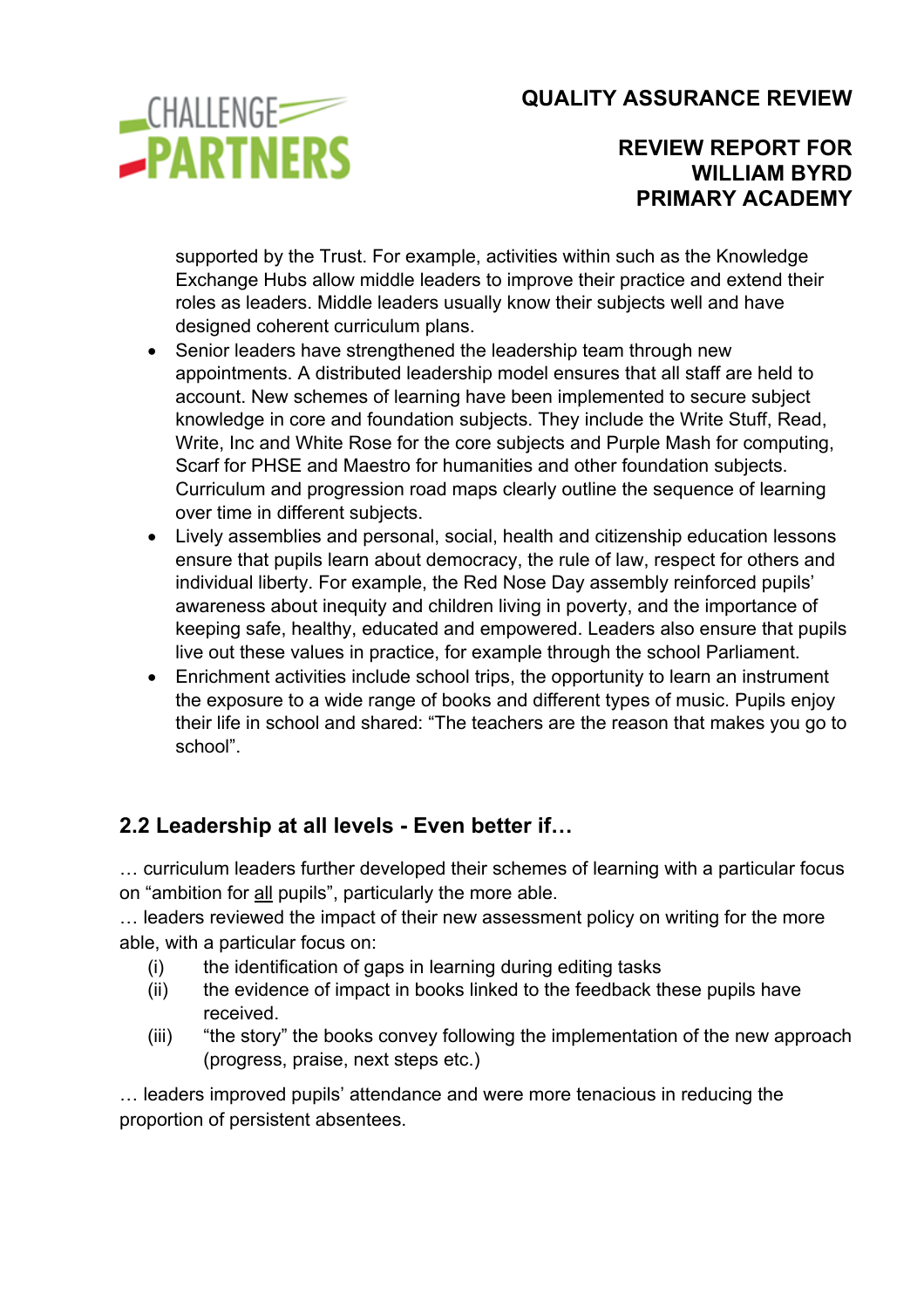**CHALLENGE -PARTNERS**  **QUALITY ASSURANCE REVIEW**

### **REVIEW REPORT FOR WILLIAM BYRD PRIMARY ACADEMY**

## **3.1 Quality of provision and outcomes - What went well**

- Teacher/pupil relationships are a strength of the school and pupils of all ages and abilities readily demonstrate an eagerness to learn and make progress across the curriculum.
- In most lessons, there were examples of effective questioning including questions for recall, clarification and to stretch pupils' understanding. For example, in a Year 2 mathematics lesson, targeted questions resulted in the lowest 20% of pupils being given feedback promptly from their teacher in order to address misconceptions rapidly.
- In the mathematics, history and science lessons visited, retrieval practices were used well to consolidate key terms. In the best lessons, pupils could articulate a sequence of learning with confidence and a sense of purpose: "we are recapping the key words we have learnt before, so we don't forget them'. Consequently, those pupils were able to demonstrate their understanding of key terms by using them in context.
- Teachers provide useful opportunities for pupils to use problem solving in their mathematics work. Number is taught well throughout the school and pupils' knowledge is reflected in their understanding when questioned and in the quality of work seen in books. Pupils can add, subtract, multiply and divide numbers confidently. The CPD element of White Rose has strengthened teachers' mathematics' mastery. This was evident in Year 5 where assessment for learning was used effectively to address misconceptions and move pupils from fluency to problem solving rapidly. The use of talk partners activities in mathematics have also consolidated pupils' reasoning skills who, consequently, can draw their own conclusions.
- In reading, younger children use their knowledge of phonics well to help them sound out words and develop word recognition. A structured approach to phonics ensures that pupils build on previously learned skills and develop confidence to use what they have been taught. By the time they leave the school, most pupils have positive attitudes to reading and can read with fluency. Effective pedagogies observed in the best lessons include teachers' inferring out loud, pupils gaining comprehension and expanding vocabulary through talk partners sessions, pupils reading out loud and with increasing fluency.
- A key focus within the curriculum is to improve pupils' writing and expand their vocabulary. The working walls in most classrooms allow pupils to refer back to key vocabulary. In the best lessons, pupils were able to use complex vocabulary with confidence and purpose, either orally or in their books. In history, this allowed a Year 6 disadvantaged pupil to draw his own conclusion: '"Nazi Germany and the USSR would not have formed an alliance before WW2 because Nazi Germany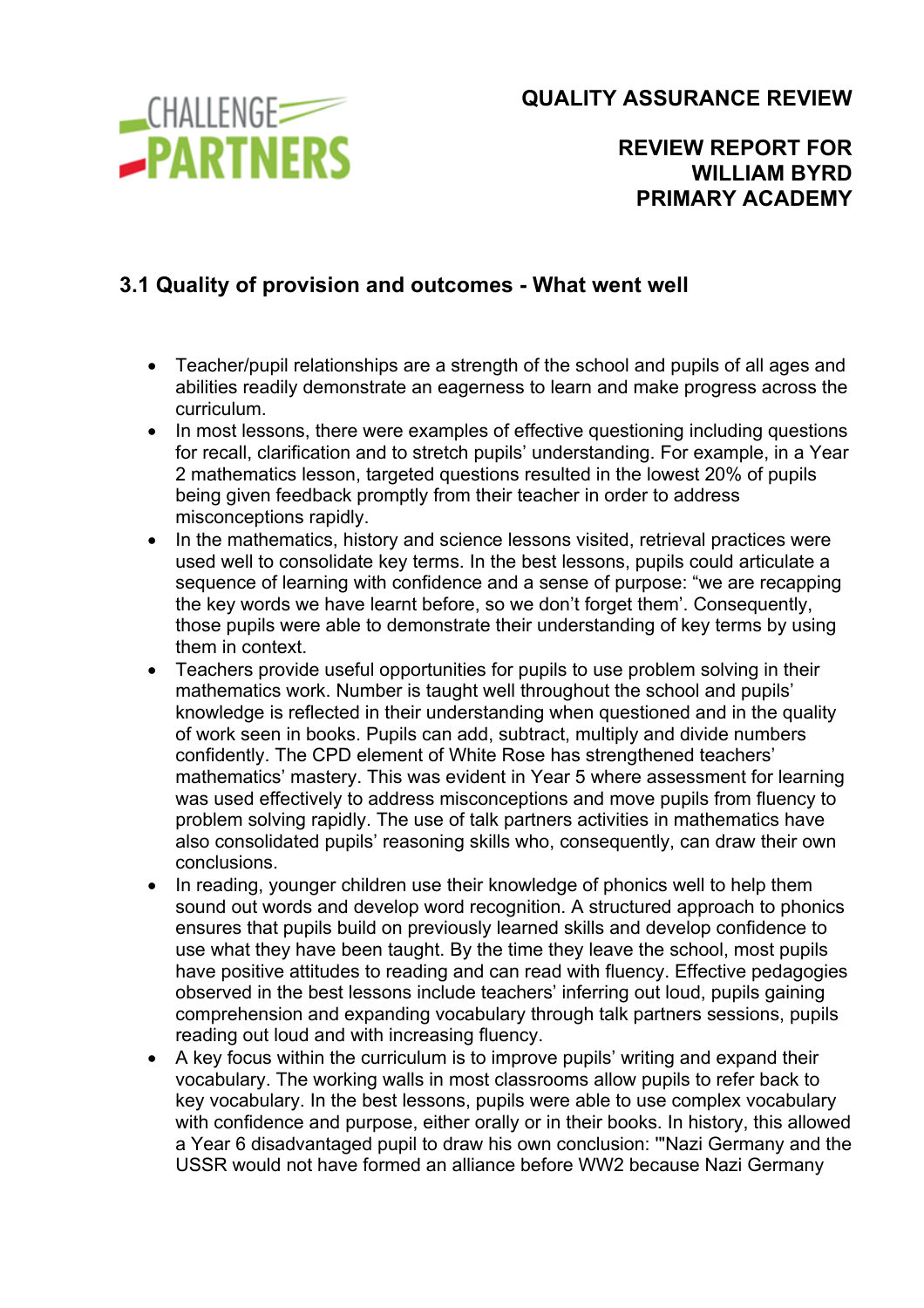

**REVIEW REPORT FOR WILLIAM BYRD PRIMARY ACADEMY**

was fascist and the USSR was communist and those two ideas did not work well together".

#### **3.2 Quality of provision and outcomes - Even better if…**

… teachers continued to capitalise on the William Byrd 4 to address misconceptions and expand pupils' knowledge so that all pupils know more, remember more and, over time, can do more.

… during lessons, teachers systematically stretched and challenged the more able to allow them to reach their full potential.

# **4.1 Quality of provision and outcomes for disadvantaged pupils and pupils with additional needs - What went well**

- There is an effective approach to inclusion that provides support for pupils who have SEND. Pupils' needs are carefully and accurately identified. In lessons, teachers know their pupils well. Frequent assessment leads to responsive grouping. This is particularly strong in the Hub that caters for pupils with significant needs.
- The learning environments around school also cater for the needs of the most vulnerable. The working walls are well balanced, and the choice of content and colour does not overload pupils, cognitively or sensorily.
- There has been an influx of pupils new to English in school, some extremely vulnerable (refugees). Leaders and teachers have rapidly implemented effective strategies to allow them to access the curriculum and feel a part of the school community. During this review, it was clear they benefit from an inclusive and harmonious learning environment.
- A "lowest 20% team" led by the disadvantaged lead is in place to secure the best outcomes for this population at high risk of underachieving. Barriers to learning are considered and interventions put in place. For example, the staged reading books in classrooms allow the lowest 20%of pupils to access reading material at their level.
- Most support staff are skilled and adults usually question pupils insightfully. This helps pupils, including those with SEND, to rehearse and consolidate new concepts effectively.
- A scaffold, *no ceilings' approach* for the most vulnerable was apparent in many lessons visited. For example, in mathematics, strong planning and the use of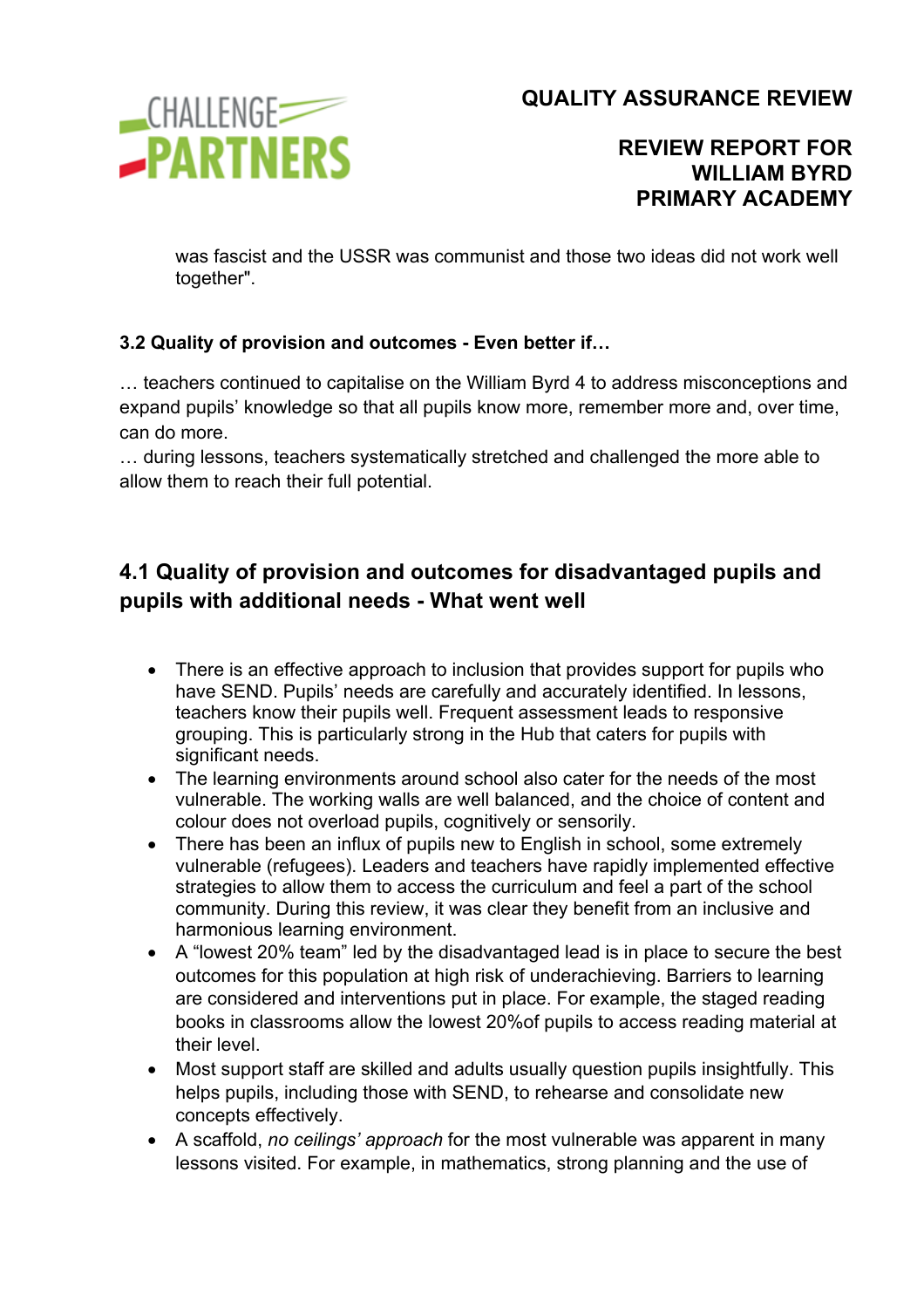

#### **REVIEW REPORT FOR WILLIAM BYRD PRIMARY ACADEMY**

manipulatives in Years 2 and 5 allowed pupils with significant needs to make steady progress. Visual widgits were used in writing, science and foundation subjects. In English, streamed phonics teaching supported pupils' progress.

- Continuous Provision in the Early Years Foundation Stage (EYFS) offers opportunities to enrich and engage children, including the most vulnerable, through their purposeful play. This was also apparent in the children's floorbooks.
- Disadvantaged pupils and those with SEND demonstrate positive attitudes to learning and when given the opportunity, a real determination to succeed. They are resilient when facing a problem and are not dependent on adults for moving on to their next steps in learning.

# **4.2 Quality of provision and outcomes for disadvantaged pupils and pupils with additional needs - Even better if…**

… leaders secured more consistency within the teaching community around meeting the needs of all pupils, particularly those with SEND.

… leaders reduced the proportion of persistent absentees and continued to identify strategies to engage the hard-to-reach families.

### **5. What additional support would the school like from the Challenge Partners network, either locally or nationally?**

Leaders will access support through the hub – North Primary.

#### **Following the QA Review**

**The review report is primarily for the school's internal use to support the school's continuing improvement. However, the main findings will be shared within the school's hub in order that it can inform future activities and CP will collate and analyse report content to create an aggregate picture of what is going on across the sector each year.**